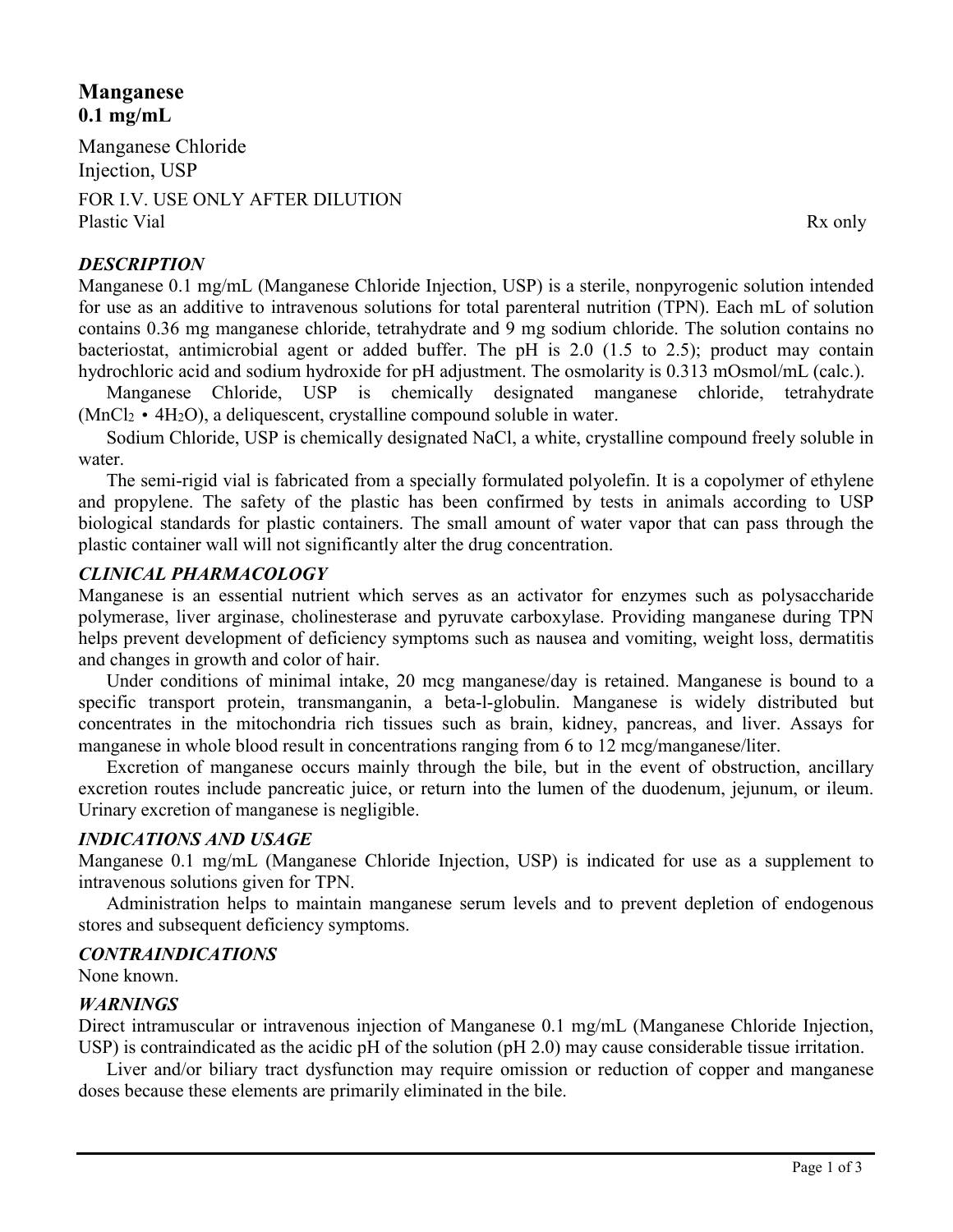WARNING: This product contains aluminum that may be toxic. Aluminum may reach toxic levels with prolonged parenteral administration if kidney function is impaired. Premature neonates are particularly at risk because their kidneys are immature, and they require large amounts of calcium and phosphate solutions, which contain aluminum.

Research indicates that patients with impaired kidney function, including premature neonates, who receive parenteral levels of aluminum at greater than 4 to 5 mcg/kg/day accumulate aluminum at levels associated with central nervous system and bone toxicity. Tissue loading may occur at even lower rates of administration.

### *PRECAUTIONS*

#### **General**

Do not use unless solution is clear and seal is intact.

Manganese 0.1 mg/mL (Manganese Chloride Injection, USP) should only be used in conjunction with a pharmacy directed admixture program using aseptic technique in a laminar flow environment; it should be used promptly and in a single operation without any repeated penetrations. Solution contains no preservatives; discard unused portion immediately after admixture procedure is completed.

### **Laboratory Tests**

Serum manganese levels can be measured periodically at the discretion of the investigator. Because of the low serum concentration normally present, samples will usually be analyzed by a reference laboratory.

### **Carcinogenesis, Mutagenesis, and Impairment of Fertility**

Long-term animal studies to evaluate the carcinogenic potential of Manganese 0.1 mg/mL (Manganese Chloride Injection, USP) have not been performed, nor have studies been done to assess mutagenesis or impairment of fertility.

#### **Nursing Mothers**

It is not known whether this drug is excreted in human milk. Because many drugs are excreted in human milk, caution should be exercised when Manganese 0.1 mg/mL (Manganese Chloride Injection, USP) additive is administered to a nursing woman.

#### **Pediatric Use**

(See *DOSAGE AND ADMINISTRATION* section.) Safety and effectiveness in pediatric patients have not been established.

#### **Pregnancy**

Animal reproduction studies have not been conducted with manganese chloride. It is also not known whether manganese chloride can cause fetal harm when administered to a pregnant woman or can affect reproductive capacity. Manganese chloride should be given to a pregnant woman only if clearly indicated.

#### **Geriatric Use**

An evaluation of current literature revealed no clinical experience identifying differences in response between elderly and younger patients. In general, dose selection for an elderly patient should be cautious, usually starting at the low end of the dosing range, reflecting the greater frequency of decreased hepatic, renal, or cardiac function, and of concomitant disease or other drug therapy.

# *ADVERSE REACTIONS*

None known.

# *DRUG ABUSE AND DEPENDENCE*

None known.

# *OVERDOSAGE*

Manganese toxicity in TPN patients has not been reported.